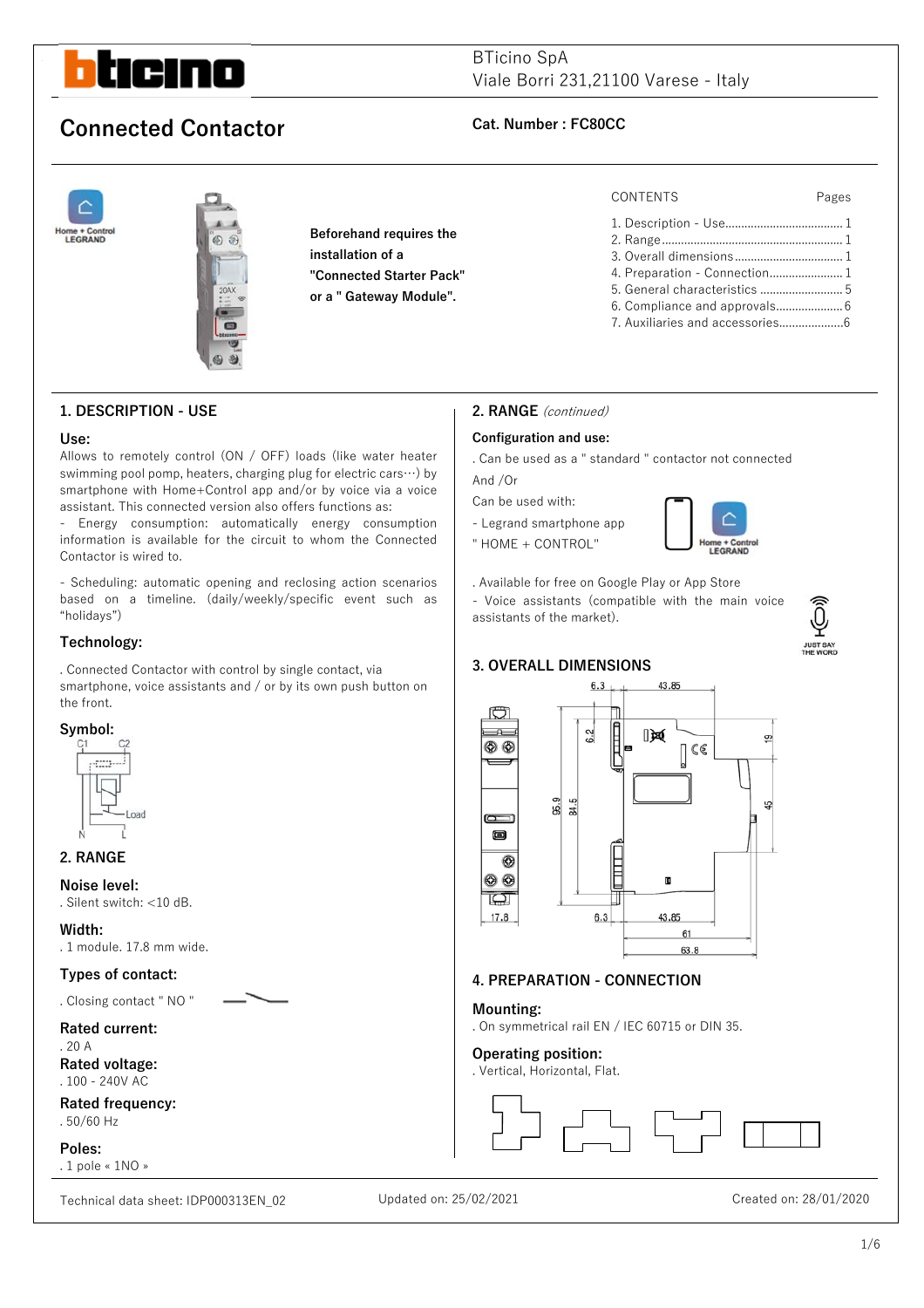# **4. PREPARATION - CONNECTION** (continued)

### **Row positioning:**

. The product shape and the positioning of the terminals allow the passage of single-line, three-lines and plug-in supply busbars in the upper part of the product. Then, it is possible to freely choose the position of the Connected Contactor in the row and to connect by supply busbar the other devices put on the same DIN rail.



### **Module maintenance:**

. It is possible to switch a Connected Contactor in the middle of a row supplied with an upstream busbar without disconnecting the other devices on the same DIN rail.



**1.** Unclip the clamp to put it in open position

**2.** Unscrew the terminals and pull the device forward in order to release it from the DIN rail

**3.** Pull the device downward in order to completely release it from the prongs of the busbar

# **4. PREPARATION - CONNECTION** (continued)

### **Wiring of the upstream terminals:**



**C1**: IN terminal for control command (IN) Free dry-contact. No power allowed. **C2**: Out terminal self-protected Line for remote (OUT)

Free dry-contact. No power allowed.

**Advantage:** « auto protected terminals » technology. It is not necessary to put a 2A protection

In case of a remote control done via a wired push button, the control is done either via C1 and C2 terminals.

Self-protected line OUT

Or via a push button through the phase line protected by a circuit breaker on terminal C1



**Warning:** Do not wire from Neutral to C1 or C2

**Wiring of the power supply and the load (downstream terminals):** 



Technical data sheet: IDP000313EN\_02 Updated on: 25/02/2021 Created on: 28/01/2020

hticino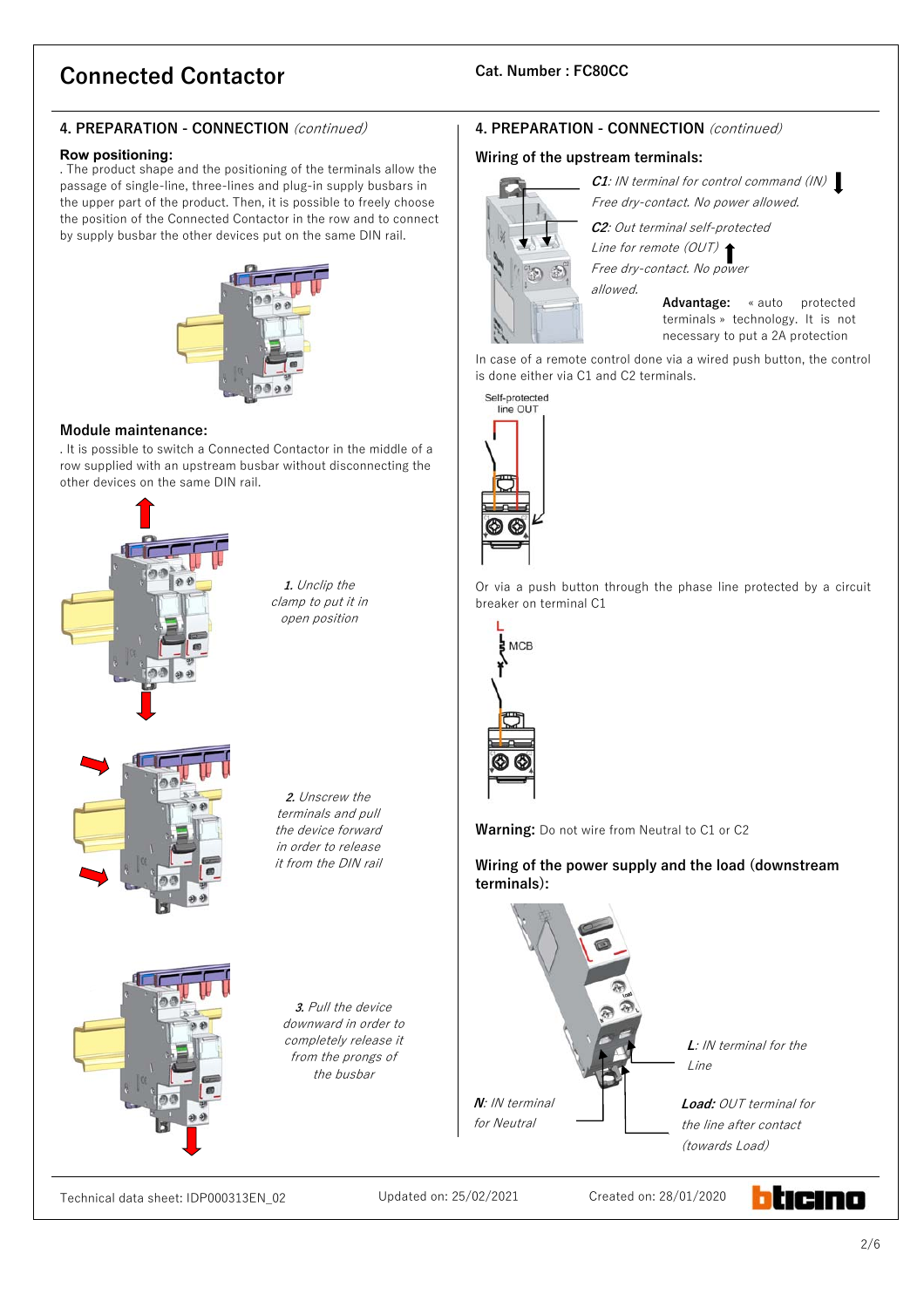# **4. PREPARATION - CONNECTION** (continued)

# **Wiring diagrams:**

 $\blacksquare$  N (neutral) = bleu

- $\blacksquare$  L (Line) = Everything but blue and green/yellow - Line after contact = usually purple, orange...
- . Installation for electrical motor:



. Installation for charging electric cars:



# **4. PREPARATION - CONNECTION** (continued)

### **Wiring diagrams** (continued)**:**

. Control of a single line standard contactor (>20A):



. Control of a three lines standard contactor (>20A):



btıcıno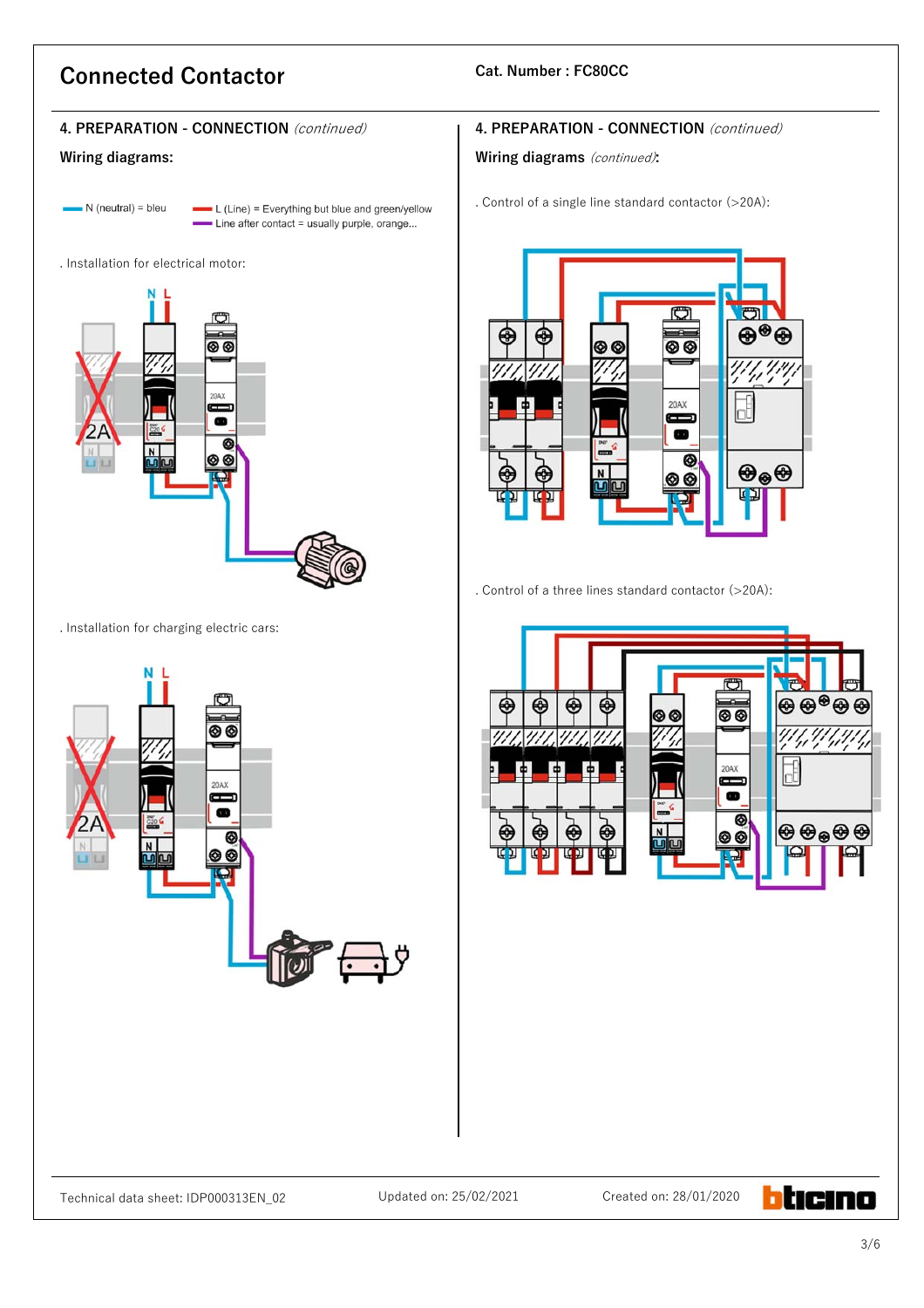# **4. PREPARATION - CONNECTION** (continued)

### **Recommended tools:**

. For the terminals: screwdriver Pozidriv n°1 or flat-blade 4 mm. . For clamping: screwdriver flat-blade (5,5mm or less) or Pozidriv n°1

# **Connection:**

. Control and power screw terminals:

- Terminal type: cage
- Depth: 9 mm
- Stripping length recommended: 9 mm
- Screw head: Posidriv n°1 or slotted
- Type of screw: M3,5
- Minimum tightening torque: mini 0.8 Nm / maxi: 1.4 Nm advised: 1 Nm

#### **Conductor type for remote control terminals (C1, C2):**  . Copper cables

|                   | Without ferrule                                                           | With ferrule                                                                          |  |
|-------------------|---------------------------------------------------------------------------|---------------------------------------------------------------------------------------|--|
| Rigid cable       | $1x$ (0.75 to 2.5mm <sup>2</sup> )<br>2 x (0.75 to 1.5mm <sup>2</sup> )   |                                                                                       |  |
| Flexible<br>cable | $1x$ (0.75 to 2.5mm <sup>2</sup> )<br>2 x $(0.75$ to 1.5mm <sup>2</sup> ) | $1 \times (0.75 \text{ to } 2.5 \text{mm}^2)$<br>2 x (0.75 to $1.5$ mm <sup>2</sup> ) |  |

# **Conductor type for power terminals (N, L, LOAD):**

. Copper cables

|                   | Without ferrule                                                                   | With ferrule                                                                                   |  |  |  |
|-------------------|-----------------------------------------------------------------------------------|------------------------------------------------------------------------------------------------|--|--|--|
| Rigid cable       | $1x(0.75)$ to 6mm <sup>2</sup> )<br>$2 \times (0.75$ to 2.5mm <sup>2</sup> )      |                                                                                                |  |  |  |
| Flexible<br>cable | $1x(0.75)$ to 6mm <sup>2</sup> )<br>$2 \times (0.75 \text{ to } 2.5 \text{mm}^2)$ | $1 \times (0.75 \text{ to } 2.5 \text{mm}^2)$<br>$2 \times (0.75 \text{ to } 1.5 \text{mm}^2)$ |  |  |  |

# **Remote control commands:**

. Operation on-site, directly with the front face push-button of the device.



. Via the General Scenario Wireless Command « Departure/Arrival »



. Via smartphone with the Home + Control smartphone app



. By voice through a vocal assistant.



# Technical data sheet: IDP000313EN\_02 Updated on: 25/02/2021 Created on: 28/01/2020

# **4. PREPARATION - CONNECTION** (continued)

# **Visualization of the operating mode of the device and contacts:**

. Via the LED, on the push button command



| Color      | <b>Status</b> | Meaning                                    |
|------------|---------------|--------------------------------------------|
|            | OFF           | Manual mode and opened<br>Contact (OFF)    |
| Blue/Off   | Slow blinking | Automatic mode and opened<br>Contact (OFF) |
| Blue/Green | Slow blinking | Automatic mode and closed<br>Contact (ON)  |
| Vert       | Fixed         | Manual mode and closed Contact<br>(ON)     |

# **Visualization of the setup:**

. Via the LED on the settings button



| Color | <b>Status</b> | Meaning                                                                                                     |
|-------|---------------|-------------------------------------------------------------------------------------------------------------|
| Red   | Fixed         | Temporary status. Device not<br>connected to the radio network                                              |
| Green | Fixed         | Temporary status. Device correctly<br>paired to the radio network (when<br>the radio network is still open) |
|       | OFF           | Normal status. Device paired to<br>the radio network (when the radio<br>network is closed)                  |

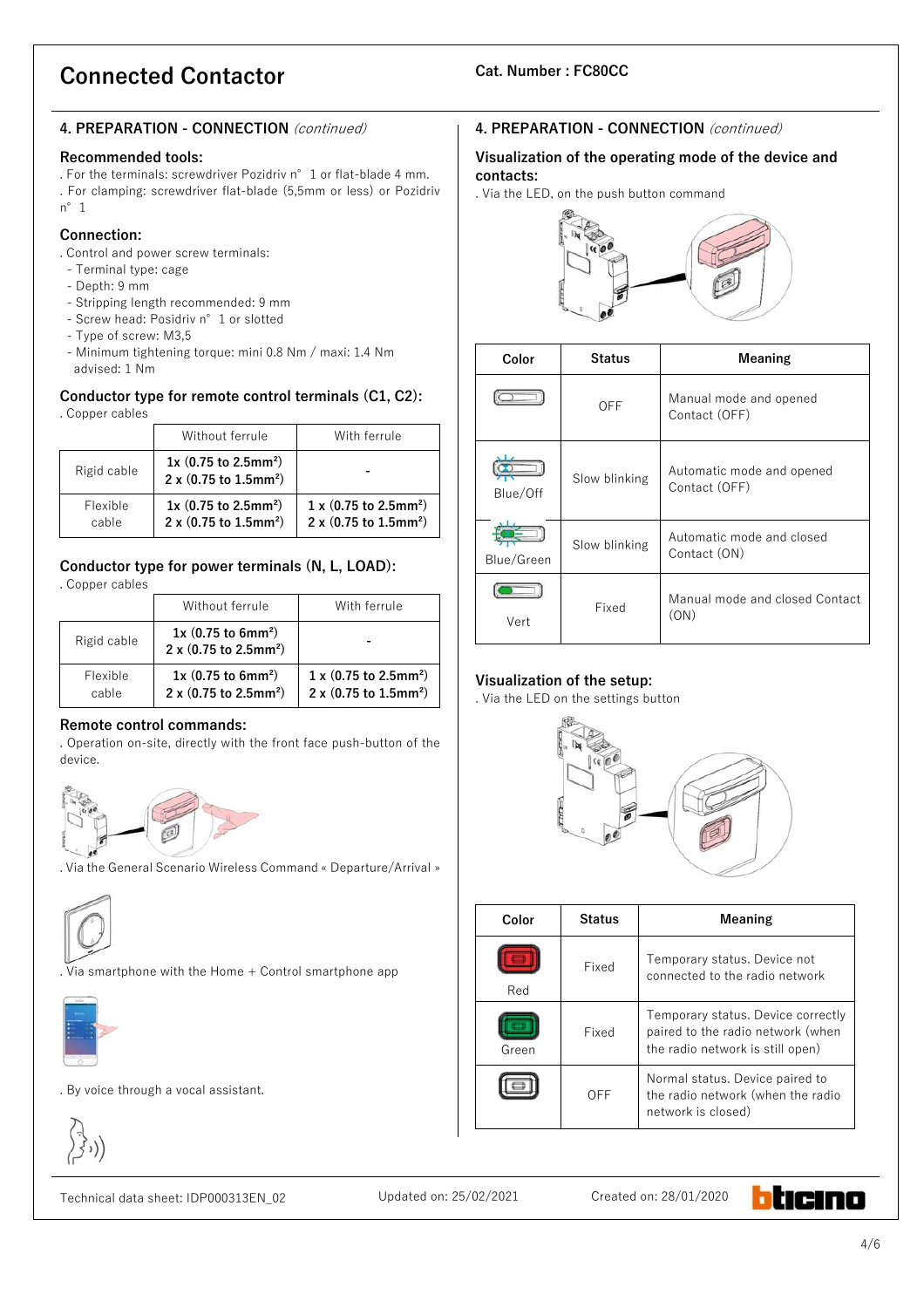# **4. PREPARATION - CONNECTION** (continued)

# **Other configurations & actions**

. All other features and settings such as ; scenarios etc… are directly explained step by step in the smartphone app and/or online guide

# **Self-protection**

. The load is disconnected (OFF) if the current exceeds the rated value for more than 7.5 seconds.

# **Labelling:**

. Circuit identification by way of a label inserted in the label holder situated on the front of the product.



# **5. GENERAL CHARACTERISTICS**

**Marking of the Connected Contactor:** Markings of the front side:



# **5. GENERAL CHARACTERISTICS** (continued)

# **Other configurations & actions**

Markings on the upper side



## Lateral markings



bticino

Made in Italy

EN60669-2-1 Ue = Uc = 100-240V~ 50/60Hz  $le = Ith = 20A$ Limp 4kV AC1/AC7a: 20A<br>AC3/AC7b: 10A

 $\mathbb{X}$ 

### BTICINO SpA<br>Viale Borri, 231 21100 Varese **ITALY**

# **Sectioning distance:**

. micro-gap contact according to the standard EN 60669-2-1

**Rated insulation voltage (Ui):** . Ui =  $250 V~$ 

# **Degree of pollution:**

. 2

**Rated impulse withstand voltage (Uimp):**  . 4 kV

**Influence of altitude:**  . No influence up to 2 000 m

**Assigned frequency:**  . 50/60 Hz

**Rated operational current (Ie) depending on utilization category:** 

. AC-7a or AC1 (heaters): le = 20 A

. AC-7b or AC3 (electric motors):  $le = 10$  A

**Rated voltage of use (Ue):**  . Ue = 100- 240 V  $\sim$ 

Technical data sheet: IDP000313EN\_02 Updated on: 25/02/2021 Created on: 28/01/2020